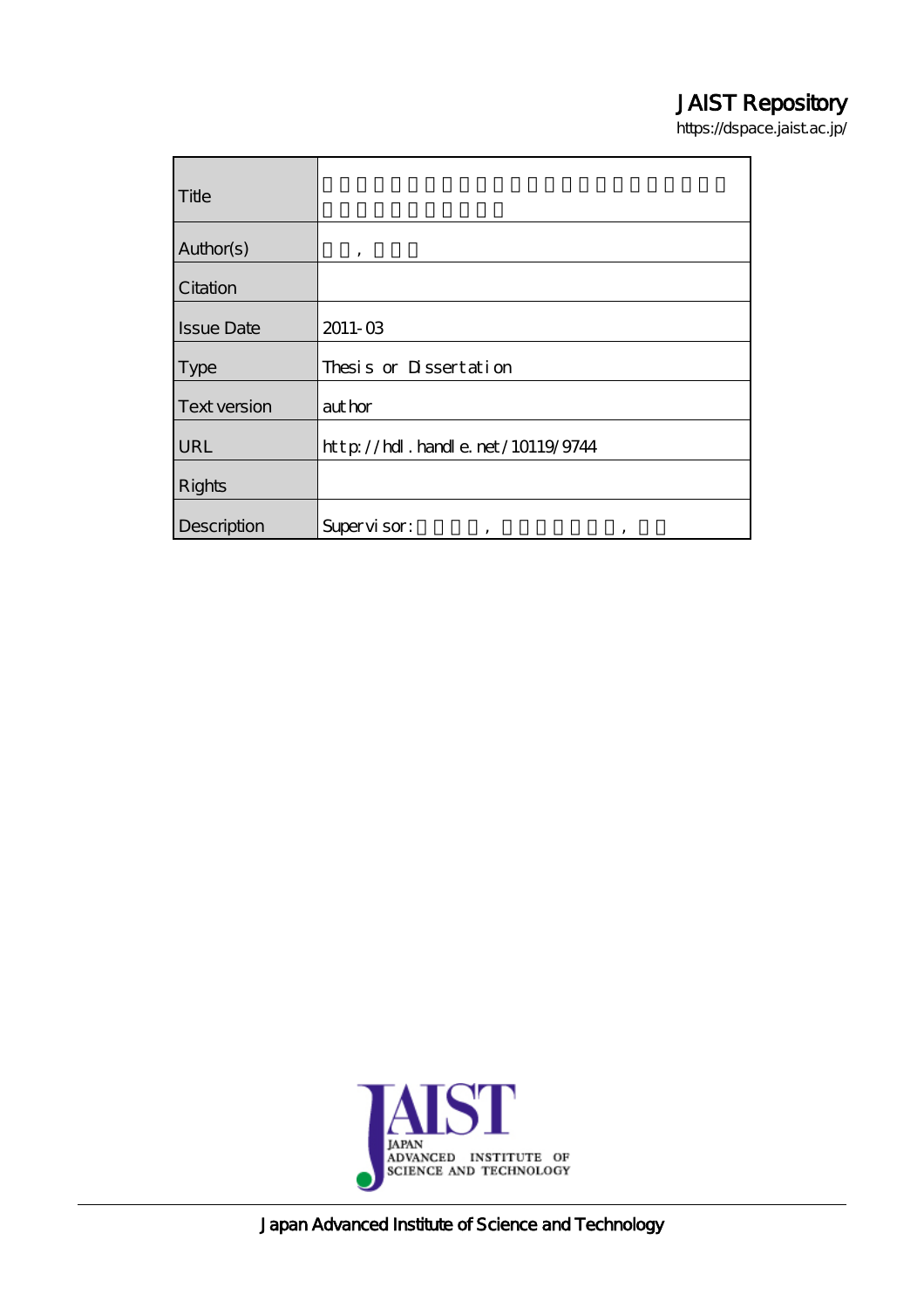## On Optimal Use of Experiment Resources in Large Scale Network Testbed

Shinichiro Yoshioka (0910017)

School of Information Science, Japan Advanced Institute of Science and Technology

February 8, 2011

**Keywords:** Internet, Emulation, Network Testbed.

There are many service on the Internet. Those service consist software using network. Such software need high quality, because software causes trouble on the Internet, and there is danger of giving extensive damage. Therefore when developing software, verification of workging is important key. To repeat verification, the quality of software can be improved. Danger of happening on the Internet is evaded by developing software with high quality. Software using the network is verified in the assumed network environment. However, it is dangerous in operation to handle unwarranted software on the Internet. Therefore, it verifies software in the environment that imitates the assumed network. However, it is difficult that to prepare large-scale network like the Internet. It is not realistic by economical cost and time cost. Then, those who verify it about software use experiment facility that large-scale network can be constructed. This research, such facility is called network experiment facility.

Network experiment facility is to verify software on imitatition of asuuming network. Those factility prepare many node and network equipment. This research, those called experiment resources. Experiment resources is difficult to managing and controll, because exist a lot of it. Therefore, experimenter use supporting software that preparing in facility. Experimenter can do efficiency to using supporting software. It exist limitation cause of management system in network experiment facility. Management

Copyright  $\odot$  2011 by Shinichiro Yoshioka